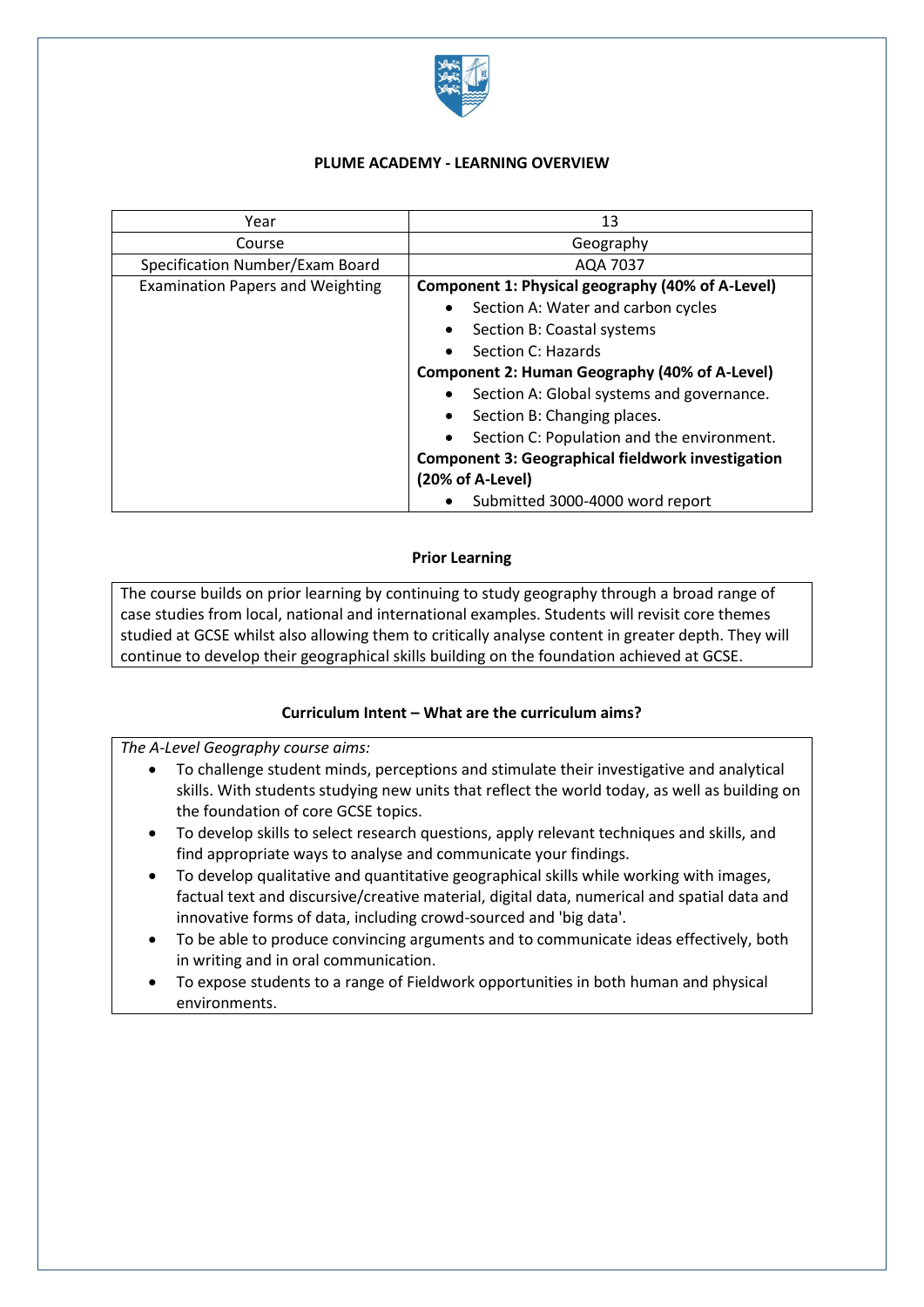

## **Curriculum Implementation – What will my child will be learning?**

|        |             | <b>Teacher 1</b>                           | <b>Teacher 2</b>                           |
|--------|-------------|--------------------------------------------|--------------------------------------------|
| Term 1 | Half Term 1 | <b>Population and the</b>                  | <b>Global systems and governance</b>       |
|        | Half Term 2 | environment                                | Global trade of palm oil<br>$\bullet$      |
|        |             | Malaria in Uganda<br>$\bullet$             | Antarctica – an example of a<br>$\bullet$  |
|        |             | Diseases of affluence<br>$\bullet$         | global common.                             |
| Term 2 | Half Term 3 | Non-communicable<br>$\bullet$              | Water and carbon                           |
|        | Half Term 4 | disease - Asthma                           | <b>River Exe</b><br>$\bullet$              |
|        |             | Population change in<br>$\bullet$          | Water and carbon cycle in the<br>$\bullet$ |
|        |             | Iran                                       | Amazon rainforest.                         |
| Term 3 | Half Term 5 | <b>Preparation for public examinations</b> |                                            |
|        | Half Term 6 |                                            |                                            |

## **Curriculum Impact – How will my child be assessed and receive feedback?**

## Exam Style:

- **Component 1: Physical geography –** 2 hours 30 minutes
- **Component 2: Human geography –** 2 hours 30 minutes
- **Component 3: Geography fieldwork investigation**  3000 4000 -word report

In-class: Students will receive a question work book which will be used throughout the course to assess students' progress. Written feedback will be provided in theses workbooks. In addition to this students will receive regular mid and end of unit assessments, which will receive a combination of verbal and written feedback from teaching staff, dependent on the work produced.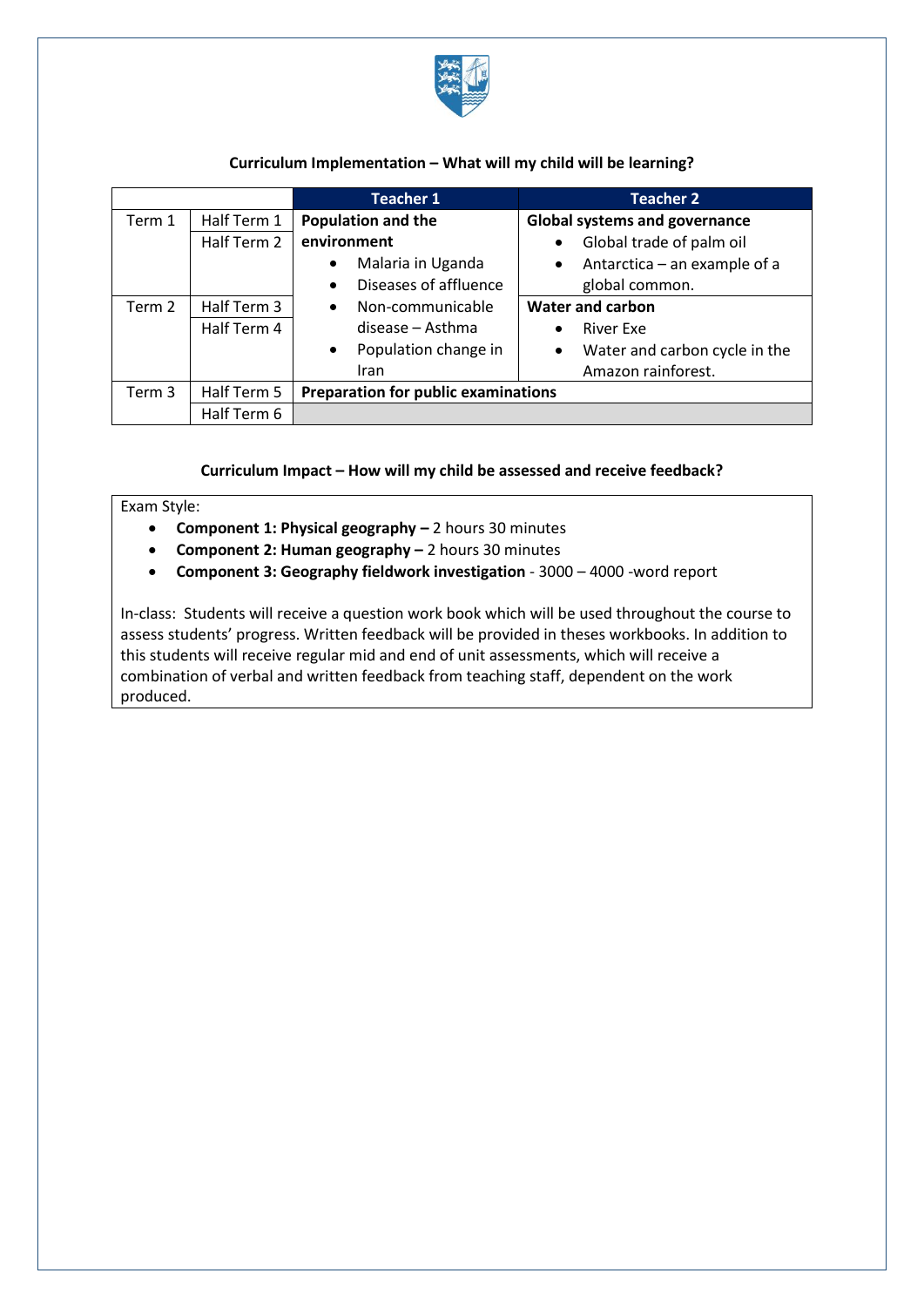

## Super-Curricular Opportunities - Supporting and Extending Learning

# **BOOKS**



#### **Prisoners of Geography Tim Marshall**

**EIM MATSNOIL**<br>Splitting the world into 10 distinct regions<br>suggests our key political driver continues<br>to be our physical geography. It includes<br>why China and India will never fall into<br>conflict. One of the best books abo geopolitics you could imagine!



### **Factfulness Hans Rosling**

**Hans Kossing**<br>A radical new explanation of why we<br>systematically get the answers to questions<br>about development, revealing ten instincts<br>that distort our perspective. Sweeps aside<br>our worst instincts and makes the world a sunnier place.



#### The Almighty Dollar **Dharshini David**

**DIGITS DESTAIN DAVIDENT STATE STATE STATE STATE STATE OF STATE STATE STATE STATE STATE STATE STATE STATE STATE STATE STATE STATE STATE STATE STATE STATE STATE STATE STATE STATE STATE STATE STATE STATE STATE STATE STATE ST** 



#### Connectography Parag Khanna

**Parag Khanna**<br>A guide through the emerging global<br>network civilisation in which megacities<br>complete over connectivity and borders<br>are increasingly irrelevant. Shows how a<br>new foundation of connectivity is pulling together a world that appears to be<br>falling apart.

### **Divided**



Tim Marshall **IIm MaTShall**<br>There are many reasons why we erect<br>wols!, because we are divided in many<br>ways: wealth, race, religion, politics.<br>Understanding what has divided us, past<br>and present, is essential to understanding<br>much of wh today.

# **NEWS & MAGAZINES**

#### Worth Dying For **Tim Marshall**

**Tim Marshall**<br>The histories, the power and the politics of<br>the symbols that unite and divide us. We<br>wave them and burn them and still, in the 21<sup>s</sup><br>century, we die for them. We need to<br>understand the symbols that people a

# **Adventures in the Anthropocene**

Adventures in the Anthropocene<br>
Gala Vince<br>
Corplanet is said to be crossing into the Age<br>
of Humans. This book sees what life is really<br>
like for people on the frontline of the planet<br>
we've made, from artificial glaciers electrified reefs.

Stephen Emmot<br>
the should our failure is failure as individuals,<br>
the failure of business and the failure of our<br>
politicians. It is about an unprecedented<br>
planetary emergency. It's about the future



 $\epsilon$ 

**WORTH**<br>DYING FOR

TIM MARSHA

**ADVENTURES:** 

ANTHROPOCENE

FLABS



**The Bottom Billion Paul Collier** Explains four trans that prevent the Explains four traps inary prevent the<br>homelands of the world's billion poorest<br>people from growing and receiving the<br>benefits of globalisation - civil war, natural<br>resources, being landlocks and ineffective governance.

of us

IO Billion

Stephen Emmott

### IO Billion



**Danny Dorling**<br> **Danny Dorling**<br>
Explores how we got to 10 billion and the<br>
key issues that we face in the coming<br>
decades including how to deal with scarcity<br>
of resources and how our clities will grow<br>
and how we should



# Peoplequake<br>Fred Pearce

The population bomb is being defused. Half<br>the world's women are having two children or fewer and within a generation, the world's population will be falling, and we will<br>all be getting very old. This book confronts our demographic demons.

### This is the Way the World Ends

THIS IS THE **WAY THE WORLD ENDS** 

The World Entra<br>
Just Press to the world Entra<br>
Cur world is in trouble - right now. This book<br>
tells the real stories of the substantial impacts<br>
to Earth's systems unfolding across each continent from longer droughts in the Middle<br>East to the monsoon season shrinking in<br>India. A blueprint for real-time, workable solutions we can tackle together.

#### Off the Map Alastair Bonnett



AlaSTally Bonnert<br>From forgothen encloves to floating<br>isonds, from hidden villages to New York<br>guider spaces, this book charts the hidden<br>comers of our planet. Topophilia, the love<br>of place, is a fundamental part of what i

#### The Silk Roads Peter Frankopan



Our understanding of the world is shaped<br>by the narrow focus on western Europe and the US. An antidote to Eurocentric accounts of the world, examining several<br>continents and centuries and the factors that influenced the flow of goods and

| Provider     | <b>Link &amp; Overview</b>                                                                                     |
|--------------|----------------------------------------------------------------------------------------------------------------|
| The BBC      | https://www.bbc.com/news                                                                                       |
|              | Your first port of call for unbiased in-depth news. Download the app to your smart phone and                   |
|              | customise My News to show the geographical topics that you are most interested in.                             |
| <b>The</b>   | https://www.theguardian.com/uk                                                                                 |
| Guardian     | One of the most trusted sources of news in the UK, the Guardian publishes excellent articles on a range        |
|              | of geographical topics with the depth of analysis and critical thought that is expected from you as an A       |
|              | Level or IB student.                                                                                           |
| The          | https://www.economist.com/                                                                                     |
| Economist    | A weekly newspaper that is about far more than economics, business and finance. If you are interested          |
|              | in geopolitics, this is a must-read. In addition, it covers a broad range of geographical topics including in- |
|              | depth and analytical special reports on issues such as global water security, globalisation, climate           |
|              | change and migration. You need a subscription to read the Economist but there is likely to be a special        |
|              | offer running e.g. 12 issues for £12 to get you started.                                                       |
| Geographical | http://geographical.co.uk/                                                                                     |
| Magazine     | The magazine of the Royal Geographical Society (RGS) is published monthly and contains illustrated             |
|              | articles on people, places, adventure, travel and environmental issues as well as a summary of the latest      |
|              | academic research in geography.                                                                                |

PODCASTS - Recommended and will be used throughout the A-Level course to support independent learning.